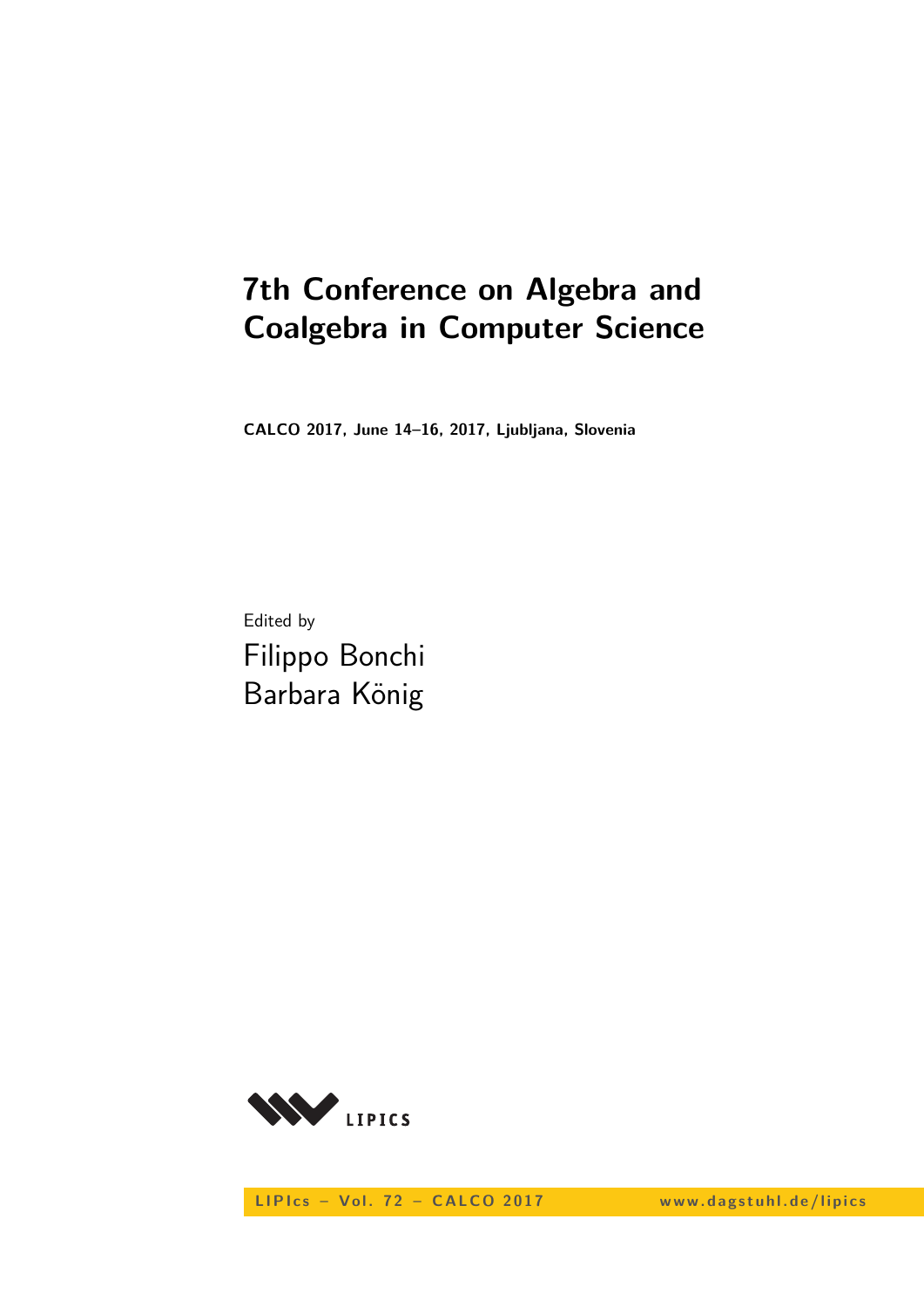**Editors** 

| Filippo Bonchi              | Barbara König                                              |
|-----------------------------|------------------------------------------------------------|
| Dipartimento di Informatica | Fakultät für Ingenieurwissenschaften.                      |
|                             | Abteilung Informatik und Angewandte Kognitionswissenschaft |
| Universitá di Pisa          | Universität Duisburg-Essen                                 |
| filippo.bonchi@gmail.com    | barbara koenig@uni-due.de                                  |

#### ACM Classification 1998

F. Theory of Computation, F.1.1 Models of computation, F.3 Logics and Meanings of Programs, F.3.2 Semantics of Programming Languages – Algebraic Approaches to Semantics

### **[ISBN 978-3-95977-033-0](http://www.dagstuhl.de/dagpub/978-3-95977-033-0)**

Published online and open access by

Schloss Dagstuhl – Leibniz-Zentrum für Informatik GmbH, Dagstuhl Publishing, Saarbrücken/Wadern, Germany. Online available at [http://www.dagstuhl.de/dagpub/978-3-95977-033-0.](http://www.dagstuhl.de/dagpub/978-3-95977-033-0)

Publication date November, 2017

Bibliographic information published by the Deutsche Nationalbibliothek The Deutsche Nationalbibliothek lists this publication in the Deutsche Nationalbibliografie; detailed bibliographic data are available in the Internet at [http://dnb.d-nb.de.](http://dnb.d-nb.de)

#### License

 $\odot$ 

This work is licensed under a Creative Commons Attribution 3.0 Unported license (CC-BY 3.0): http://creativecommons.org/licenses/by/3.0/legalcode.

In brief, this license authorizes each and everybody to share (to copy, distribute and transmit) the work under the following conditions, without impairing or restricting the authors' moral rights: Attribution: The work must be attributed to its authors.

The copyright is retained by the corresponding authors.

Digital Object Identifier: [10.4230/LIPIcs.CALCO.2017.0](http://dx.doi.org/10.4230/LIPIcs.CALCO.2017.0)

**[ISBN 978-3-95977-033-0](http://www.dagstuhl.de/dagpub/978-3-95977-033-0) [ISSN 1868-8969](http://drops.dagstuhl.de/lipics)<http://www.dagstuhl.de/lipics>**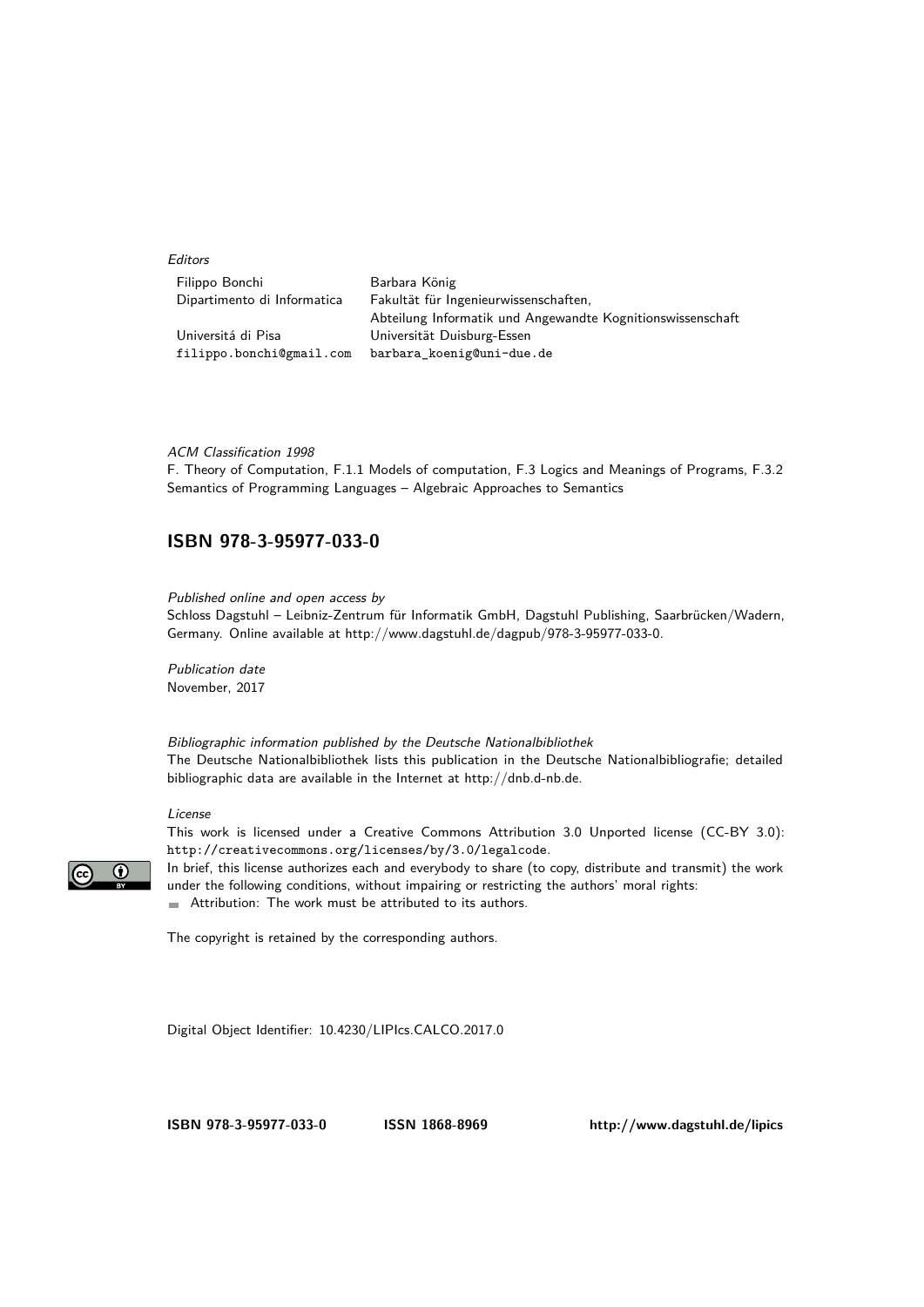### LIPIcs – Leibniz International Proceedings in Informatics

LIPIcs is a series of high-quality conference proceedings across all fields in informatics. LIPIcs volumes are published according to the principle of Open Access, i.e., they are available online and free of charge.

#### Editorial Board

- **Luca Aceto** (*Chair*, Gran Sasso Science Institute and Reykjavik University)
- Susanne Albers (TU München)  $\equiv$
- Chris Hankin (Imperial College London)  $\blacksquare$
- Deepak Kapur (University of New Mexico)  $\equiv$
- Michael Mitzenmacher (Harvard University)  $\sim$
- Madhavan Mukund (Chennai Mathematical Institute)  $\overline{\phantom{a}}$
- Anca Muscholl (University Bordeaux)  $\blacksquare$
- Catuscia Palamidessi (INRIA)  $\overline{\phantom{a}}$
- Raimund Seidel (Saarland University and Schloss Dagstuhl Leibniz-Zentrum für Informatik)  $\blacksquare$
- Thomas Schwentick (TU Dortmund)  $\overline{a}$
- Reinhard Wilhelm (Saarland University)  $\bar{a}$

#### **[ISSN 1868-8969](http://www.dagstuhl.de/dagpub/1868-8969)**

## **<http://www.dagstuhl.de/lipics>**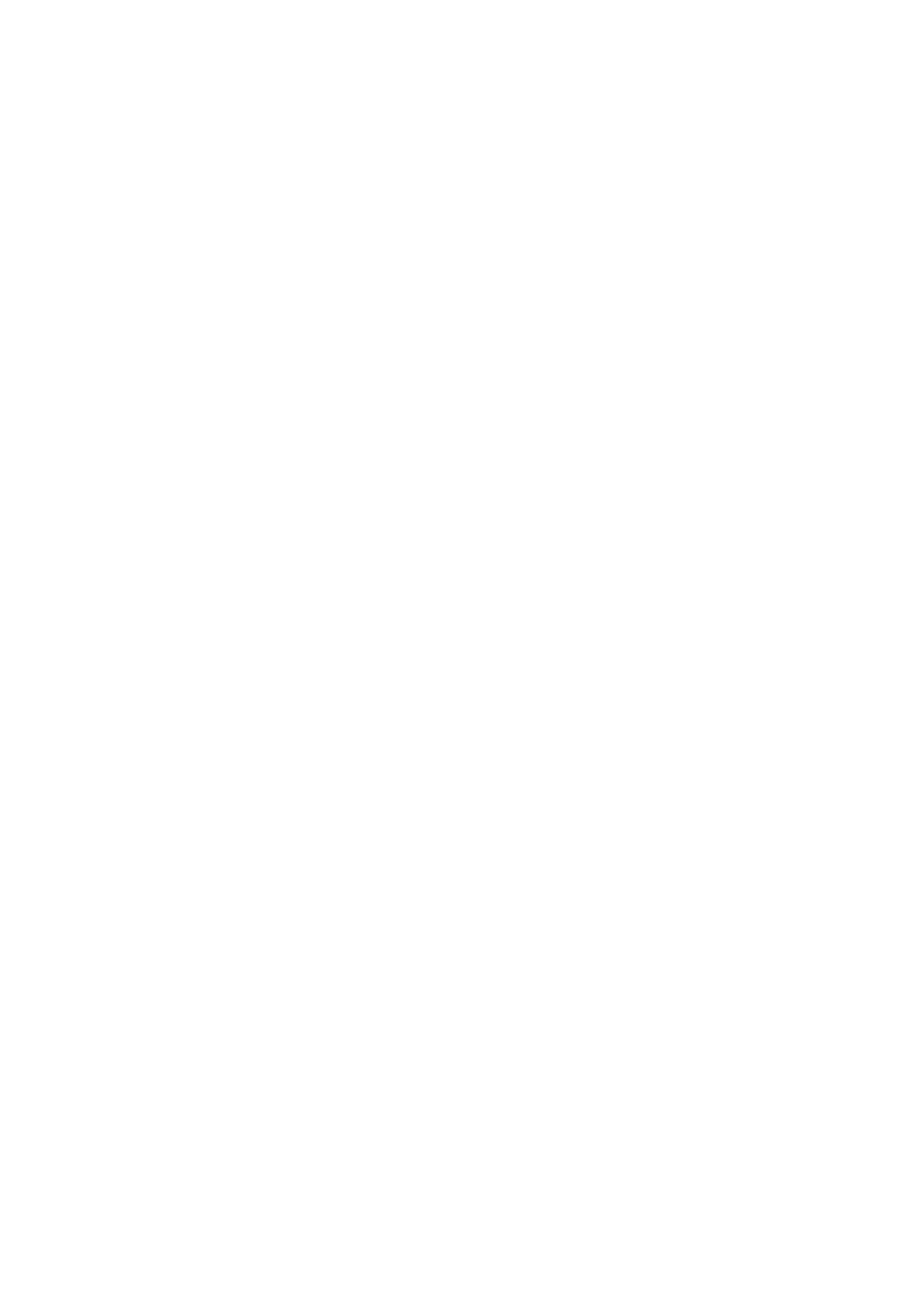# **Contents**

| Preface               |          |
|-----------------------|----------|
|                       | $0:$ vii |
|                       |          |
|                       |          |
| <b>Invited Papers</b> |          |

| Probability Sheaves and the Giry Monad                                    |           |
|---------------------------------------------------------------------------|-----------|
|                                                                           | $1:1-1:6$ |
| Cospan/Span(Graph): an Algebra for Open, Reconfigurable Automata Networks |           |
|                                                                           |           |

## **Regular Papers**

| On Corecursive Algebras for Functors Preserving Coproducts                                                                                                                                                                                                           | $3:1-3:15$   |
|----------------------------------------------------------------------------------------------------------------------------------------------------------------------------------------------------------------------------------------------------------------------|--------------|
| Bisimulation for Weakly Expressive Coalgebraic Modal Logics                                                                                                                                                                                                          | $4:1-4:16$   |
| Monoidal Company for Accessible Functors                                                                                                                                                                                                                             | $5:1-5:16$   |
| On Path-Based Coalgebras and Weak Notions of Bisimulation                                                                                                                                                                                                            | $6:1-6:17$   |
| Parity Automata for Quantitative Linear Time Logics<br>Corina Cirstea, Shunsuke Shimizu, and Ichiro Hasuo                                                                                                                                                            | $7:1 - 7:18$ |
| Automata Minimization: a Functorial Approach                                                                                                                                                                                                                         | $8:1 - 8:16$ |
| The Positivication of Coalgebraic Logics                                                                                                                                                                                                                             | $9:1-9:15$   |
| Justified Sequences in String Diagrams: a Comparison Between Two Approaches<br>to Concurrent Game Semantics                                                                                                                                                          |              |
| Disjunctive Bases: Normal Forms for Modal Logics                                                                                                                                                                                                                     |              |
| A Universal Construction for (Co)Relations                                                                                                                                                                                                                           |              |
| Sequoidal Categories and Transfinite Games: A Coalgebraic Approach to Stateful<br>Objects in Game Semantics                                                                                                                                                          |              |
| Free Constructions and Coproducts of d-Frames                                                                                                                                                                                                                        |              |
| 7th Conference on Algebra and Coalgebra in Computer Science (CALCO 2017).<br>Editors: Filippo Bonchi and Barbara König<br>Leibniz International Proceedings in Informatics<br>LIPICS Schloss Dagstuhl - Leibniz-Zentrum für Informatik, Dagstuhl Publishing, Germany |              |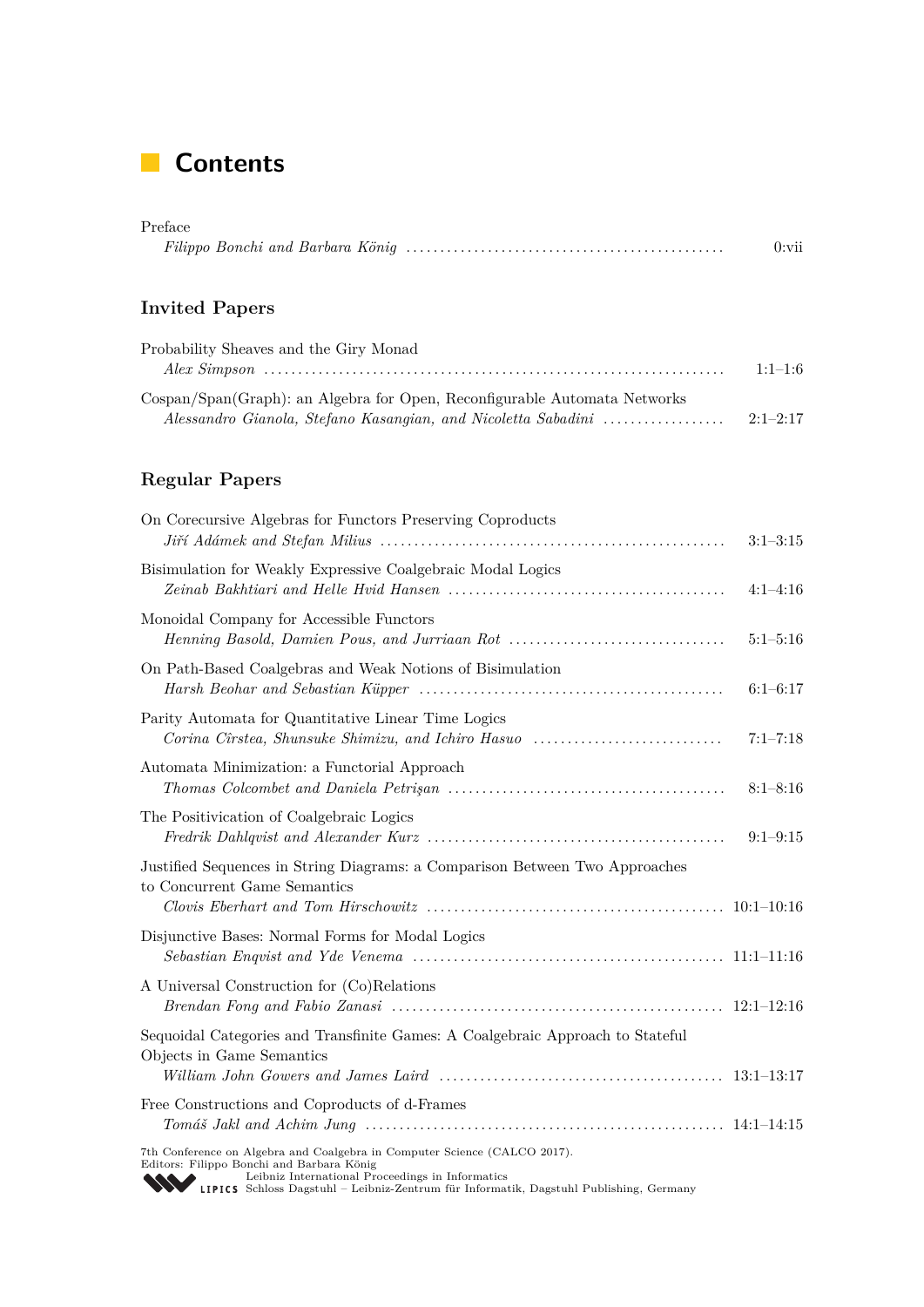| UML Interactions Meet State Machines - An Institutional Approach                     |  |
|--------------------------------------------------------------------------------------|--|
| Being Van Kampen in Presheaf Topoi is a Uniqueness Property                          |  |
| Custom Hypergraph Categories via Generalized Relations                               |  |
| Proper Functors and their Rational Fixed Point                                       |  |
| A Classical Groupoid Model for Quantum Networks                                      |  |
| A 2-Categorical Approach to Composing Quantum Structures                             |  |
| Uniform Interpolation in Coalgebraic Modal Logic                                     |  |
| Termination in Convex Sets of Distributions                                          |  |
| Termination in Convex Sets of Distributions                                          |  |
| Precongruences and Parametrized Coinduction for Logics for Behavioral<br>Equivalence |  |
|                                                                                      |  |
| Finite Behaviours and Finitary Corecursion                                           |  |

## **Tools Papers**

| The EfProb Library for Probabilistic Calculations |  |
|---------------------------------------------------|--|
|                                                   |  |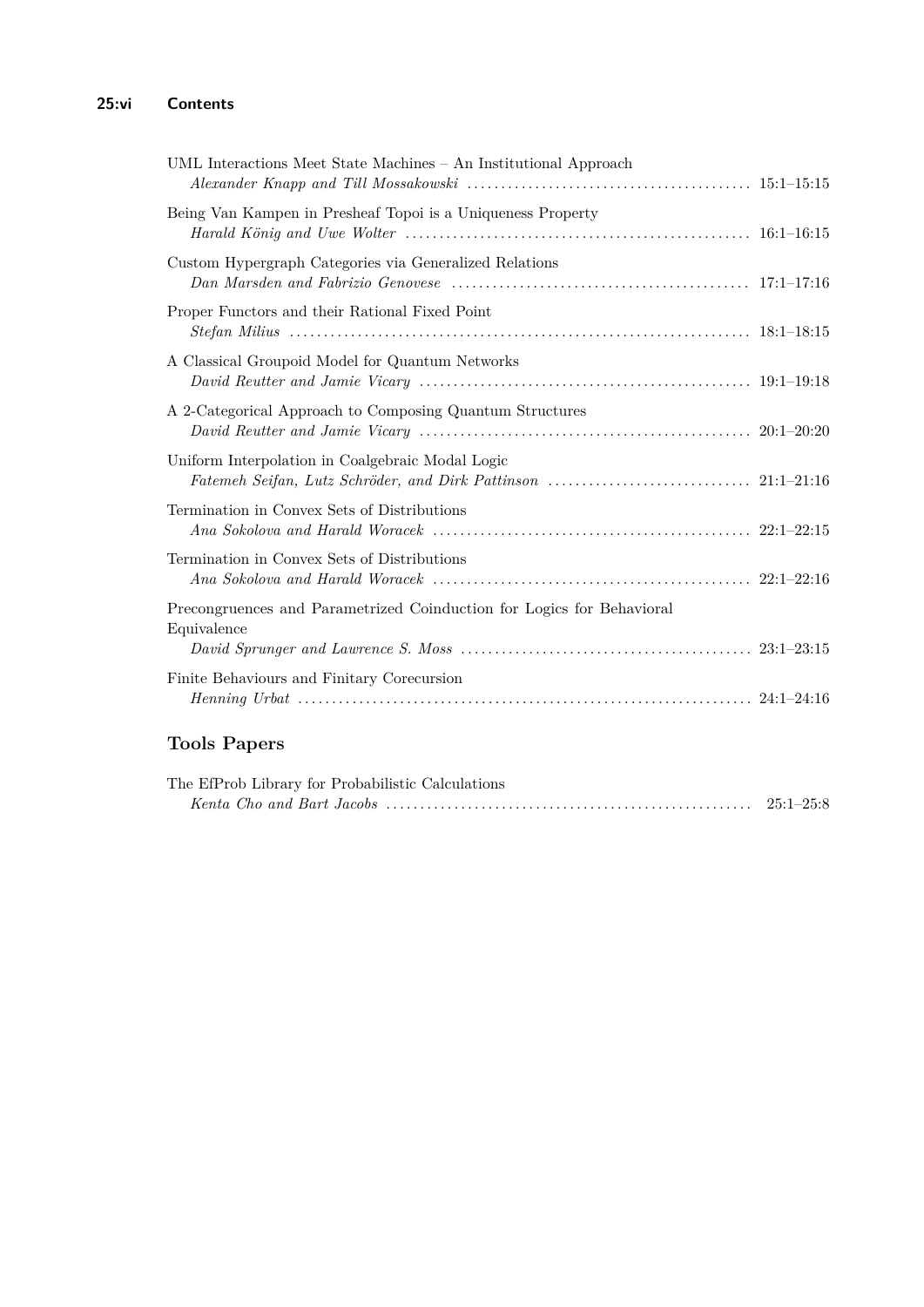# **Preface**

This volume contains the proceedings of the 7th Conference on Algebra and Coalgebra in Computer Science, CALCO'17, held in Ljubljana, Slovenia, 14-16 June 2017. Previous CALCO conferences have been held in Swansea (Wales, 2005), Bergen (Norway, 2007), Udine (Italy, 2009), Winchester (UK, 2011), Warsaw (Poland, 2013) and Nijmegen (The Netherlands, 2015).

CALCO is a high-level, bi-annual conference formed by joining the forces and reputations of CMCS (International Workshop on Coalgebraic Methods in Computer Science), and WADT (Workshop on Algebraic Development Techniques). It aims to bring together researchers and practitioners with interests in foundational aspects, and both traditional and emerging uses of algebra and coalgebra in computer science.

This volume contains 22 accepted regular papers, a tools paper and two articles contributed by the invited speakers: Alex Simpson and Nicoletta Sabadini. Thanks to the colocation with MFPS, CALCO also had a joint session on behavioural metrics with a tutorial given by James Worrell and talks by Vincent Danos, Catuscia Palamidessi and Marco Gaboardi. We thank all the speakers for their stimulating talks.

In addition, CALCO has a tradition of Early Ideas talks, allowing the presentation of work in progress and original research proposals. In 2017 CALCO had ten Early Ideas talks. We would like to thank Daniela Petrisan and Till Mossakowski for serving as Early Ideas and Tools chairs. CALCO, Early Ideas and Tools were supported by the EasyChair system that greatly facilitated the CALCO conference submission and program selection process.

We are grateful to the programme committee of CALCO, to the programme committees of the satellite events and the external reviewers for their hard work. The programme committee of CALCO was composed of the following members:

| Andrej Bauer                               |                                     |  |  |
|--------------------------------------------|-------------------------------------|--|--|
| Filippo Bonchi (co-chair)                  | Paul Levy                           |  |  |
| Marcello Bonsangue                         | Radu Mardare<br>Stefan Milus        |  |  |
| Corina Cîrstea                             | Samuel Mimram                       |  |  |
| Robin Cockett<br>Andrea Corradini          | Till Mossakowski                    |  |  |
| Sergey Goncharov                           | Larry Moss<br>Daniela Petrisan      |  |  |
| Helle Hansen<br>Ichiro Hasuo               | John Power                          |  |  |
| Tobias Heindel                             | Grigore Rosu<br>Jan Rutten          |  |  |
| Tom Hirschowitz<br>Bart Jacobs             | Peter Selinger                      |  |  |
| Bartek Klin                                | Alexandra Silva<br>Paweł Sobociński |  |  |
| Barbara König (co-chair)<br>Alexander Kurz | Ana Sokolova                        |  |  |

Finally, we would like to express our thanks to the local organizers, Andrej Bauer and Matija Pretnar, for their efforts in bringing such a wonderful conference to fruition.

Filippo Bonchi and Barbara König

7th Conference on Algebra and Coalgebra in Computer Science (CALCO 2017). Editors: Filippo Bonchi and Barbara König [Leibniz International Proceedings in Informatics](http://www.dagstuhl.de/en/publications/lipics/) SCHLOSS Dagstuhl – Leibniz-Zentrum für Informatik, Dagstuhl Publishing, Germany